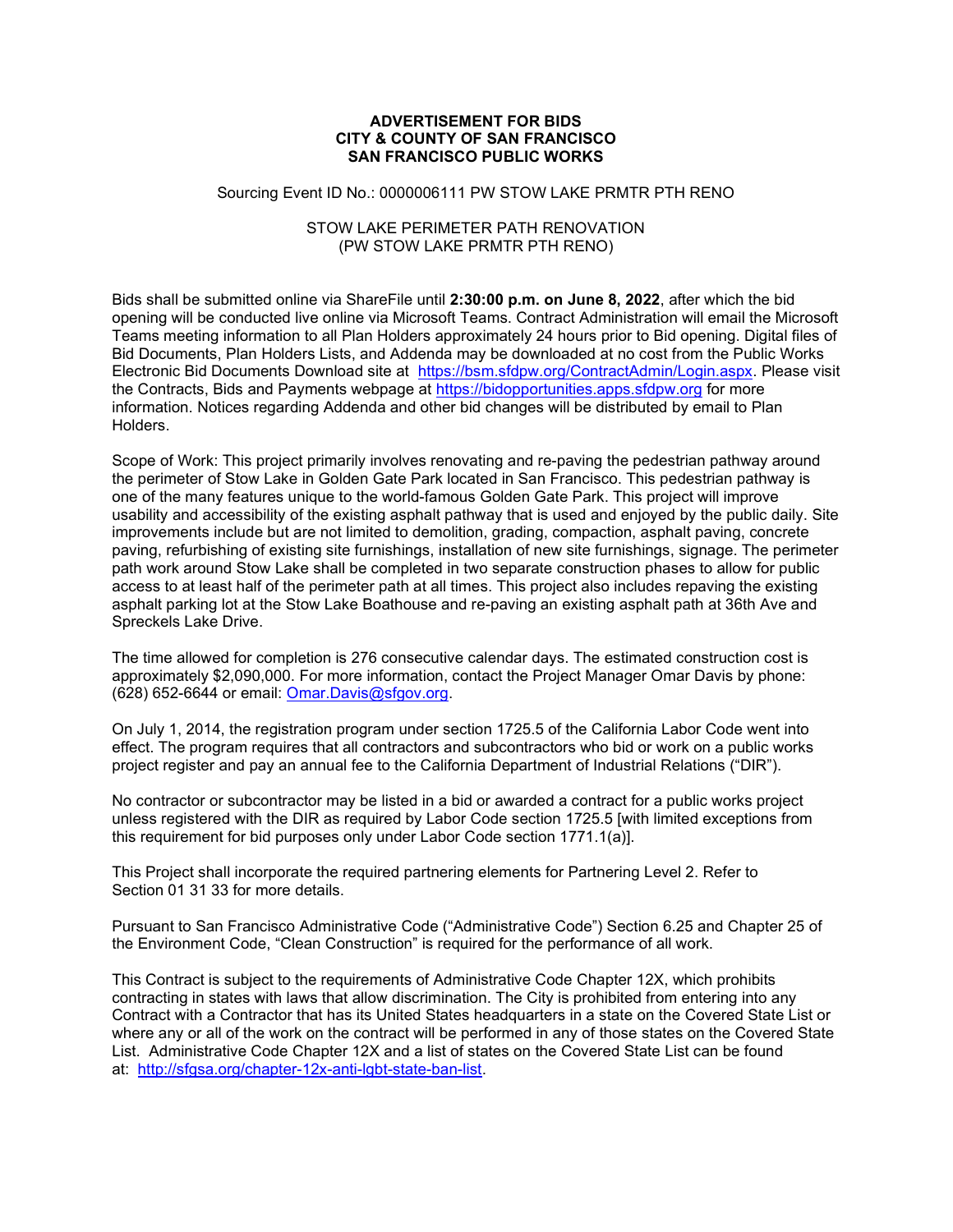The Specifications include liquidated damages. Contract will be on a Lump Sum Bid Items basis. Progressive payments will be made.

The Contract will be awarded to the lowest responsible responsive bidder.

A bid may be rejected if the City determines that any of the bid item prices are materially unbalanced to the potential detriment of the City.

Bid discounts may be applied as per Administrative Code Chapter 14B. LBE Subcontracting Participation Requirement is 20%. Contact Ivan Oldenkamp by phone at (415) 515-6793 or by email at Ivan.Oldenkamp@sfgov.org for details. In accordance with Administrative Code Chapter 14B requirements, all bidders shall submit documented good faith efforts with their bids, except those who exceed the above stated LBE Subcontracting Participation Requirement by 35%. Bidders must achieve 80 out of 100 points to be deemed responsive. Bidders will receive 15 points for attending the pre-bid conference, if scheduled. Refer to CMD Form 2B.

A pre-bid meeting will be held on Tuesday, May 24, 2022 at 9:30am starting at the Stow Lake Boathouse parking lot located in Golden Gate Park at 50 Stow Lake Drive, San Francisco. The meeting will later move and continue at a second location at 36th Avenue west of Spreckels Lake in Golden Gate Park (the nearest major intersection is 36th Avenue and Fulton Street). Attendees must arrange their own transportation to the second location.

For information on the City's Contractor Development Program, call (415) 986-3999 or email cdp@imwis.com.

A corporate surety bond or certified check for ten percent (10%) of the amount bid must accompany each bid. Administrative Code Section 6.22(a) requires all construction greater than \$25,000 to include performance and payment bonds for 100% of the contract award.

Class "A" license is required to bid.

In accordance with Administrative Code Chapter 6, no bid is accepted and no contract in excess of Threshold is awarded by the City and County of San Francisco until such time as the General Manager of the Recreation and Park Department recommends the contract for award, and the Recreation and Park Commission then adopts a resolution awarding the Contract. Pursuant to Charter Section 3.105, all contract awards are subject to certification by the Controller as to the availability of funds.

Minimum wage rates for this project must comply with the current General Prevailing Wage as determined by the State Department of Industrial Relations. Minimum wage rates other than applicable to General Prevailing Wage must comply with Administrative Code Chapter 12P, Minimum Compensation Ordinance.

This Project is subject to the requirements of the San Francisco Local Hiring Policy for Construction (''Policy'') as set forth in Administrative Code Section 6.22(g). Bidders are hereby advised that the requirements of the Policy will be incorporated as a material term of any contract awarded for the Project. Refer to Section 00 73 30 of the Project Manual for more information.

Bidders are hereby advised that the Contractor to whom the Contract is awarded must be certified by the Contract Monitoring Division as being in compliance with the Equal Benefits Provisions of Chapter 12B of the Administrative Code within two weeks after notification of award.

If a bidder objects on any ground to any bid specification or legal requirement imposed by this Advertisement for Bids, the bidder shall, no later than the 10<sup>th</sup> working day prior to the date of Bid opening, provide written notice to the Contract Administration Division, San Francisco Public Works, setting forth with specificity the grounds for the objection.